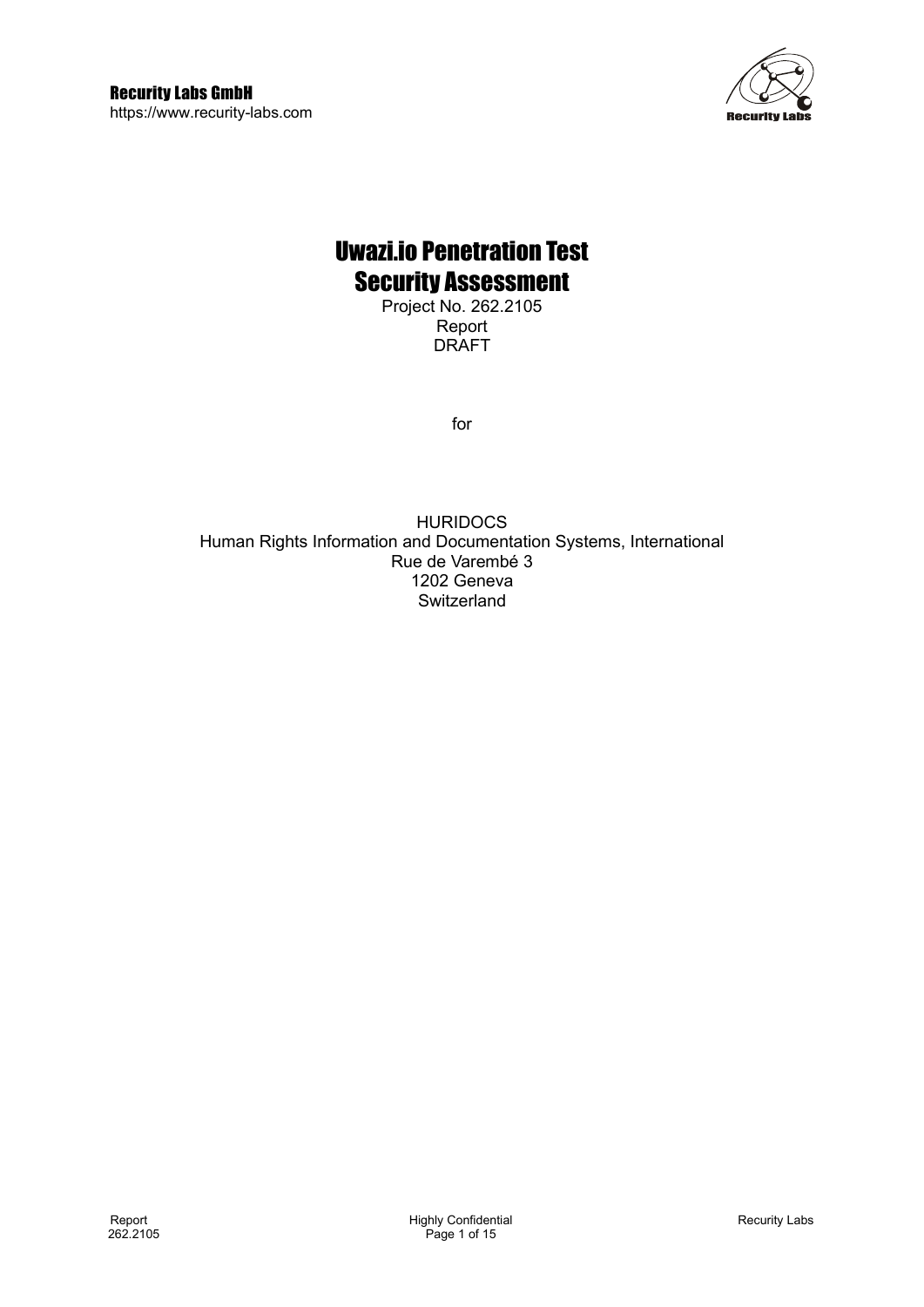https://www.recurity-labs.com



### **Document Versions and Changes**

| <b>Version</b> | <b>Author</b>        | <b>Date</b> | <b>Comment</b>          |
|----------------|----------------------|-------------|-------------------------|
| 0.1            | Johan Rydberg Möller | 2021-06-16  | Initial draft           |
| 0.2            | Sascha Schirra       | 2021-06-16  | Technical review        |
| 0.3            | Nico Lindner         | 2021-06-18  | <b>Editorial review</b> |
| 0.4            | Johan Rydberg Möller | 2021-06-21  | Procedural additions    |
| 0.5            | Nico Lindner         | 2021-06-21  | Review additions        |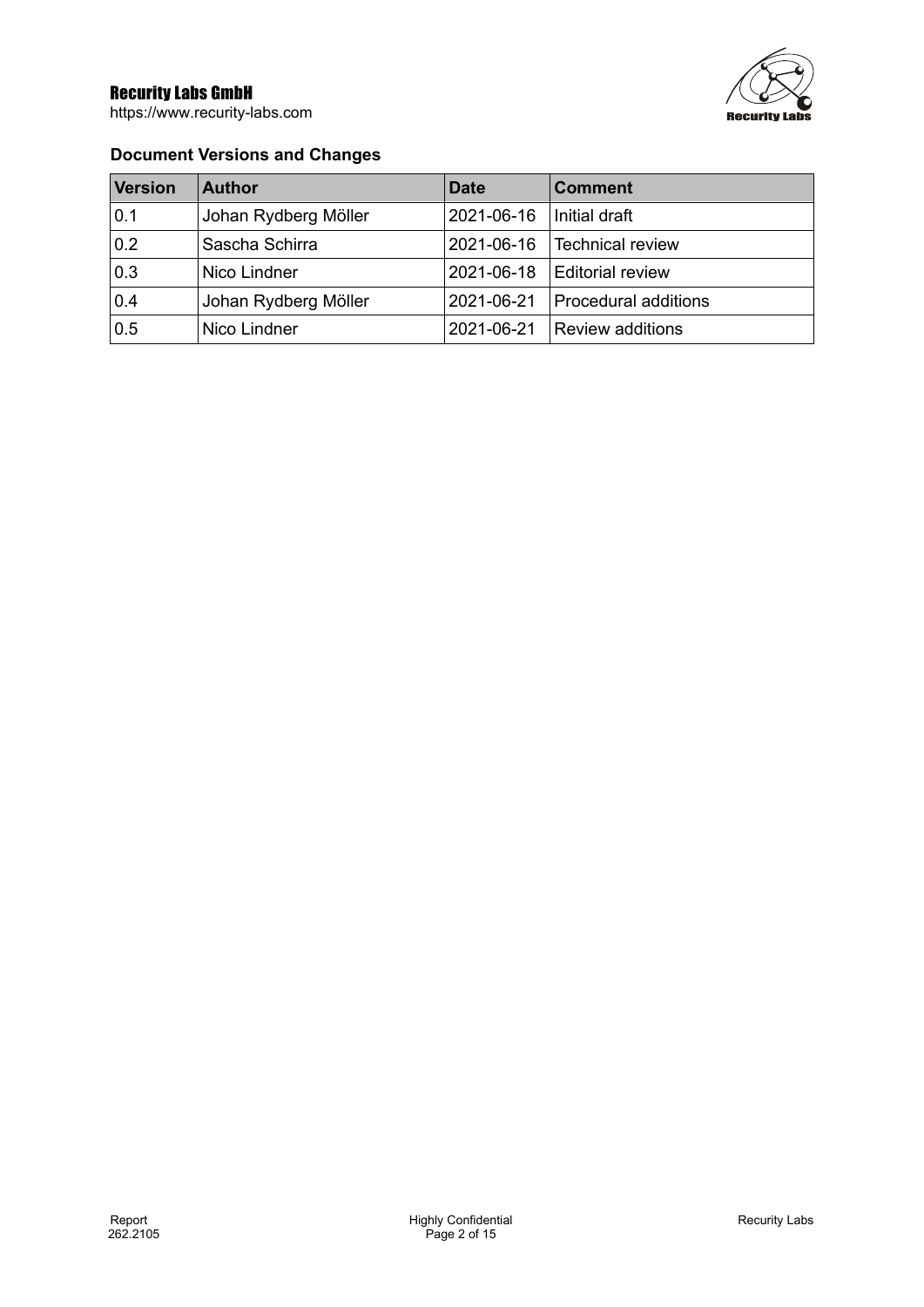https://www.recurity-labs.com



# **Table of Contents**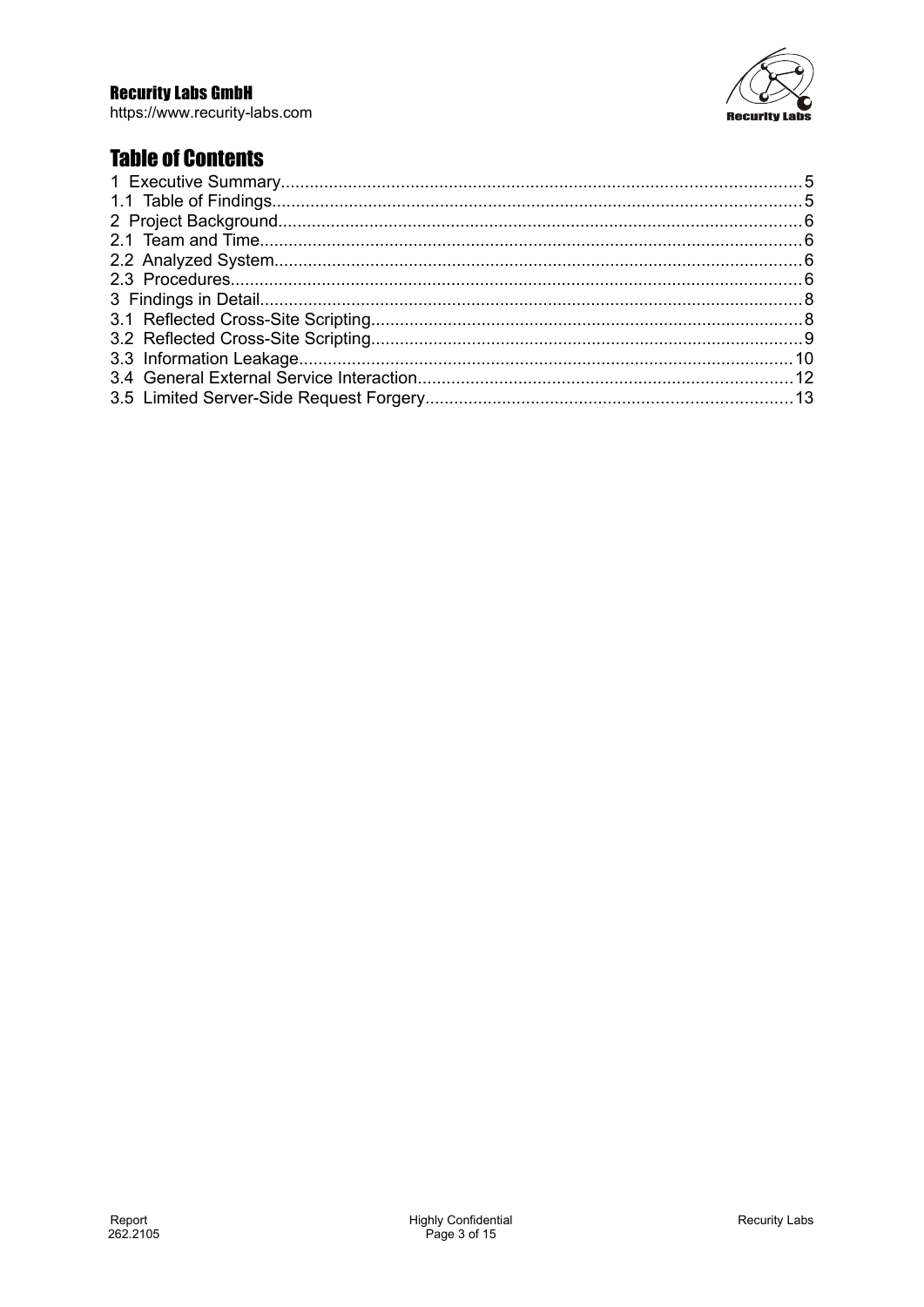https://www.recurity-labs.com



Terms and Definitions

| Term         | <b>Definition</b>                        |
|--------------|------------------------------------------|
| <b>API</b>   | <b>Application Programming Interface</b> |
| <b>CSP</b>   | <b>Content Security Policy</b>           |
| <b>DNS</b>   | Domain Name System                       |
| <b>HTTP</b>  | <b>Hyper Text Transfer Protocol</b>      |
| IP           | Internet Protocol                        |
| <b>OWASP</b> | Open Web Application Security Project    |
| <b>PDF</b>   | <b>Portable Document Format</b>          |
| <b>SMTP</b>  | Simple Mail Transfer Protocol            |
| <b>SSH</b>   | Secure Shell                             |
| <b>SVG</b>   | <b>Scalable Vector Graphics</b>          |
| <b>URL</b>   | <b>Uniform Resource Locator</b>          |
| <b>XSS</b>   | <b>Cross-Site Scripting</b>              |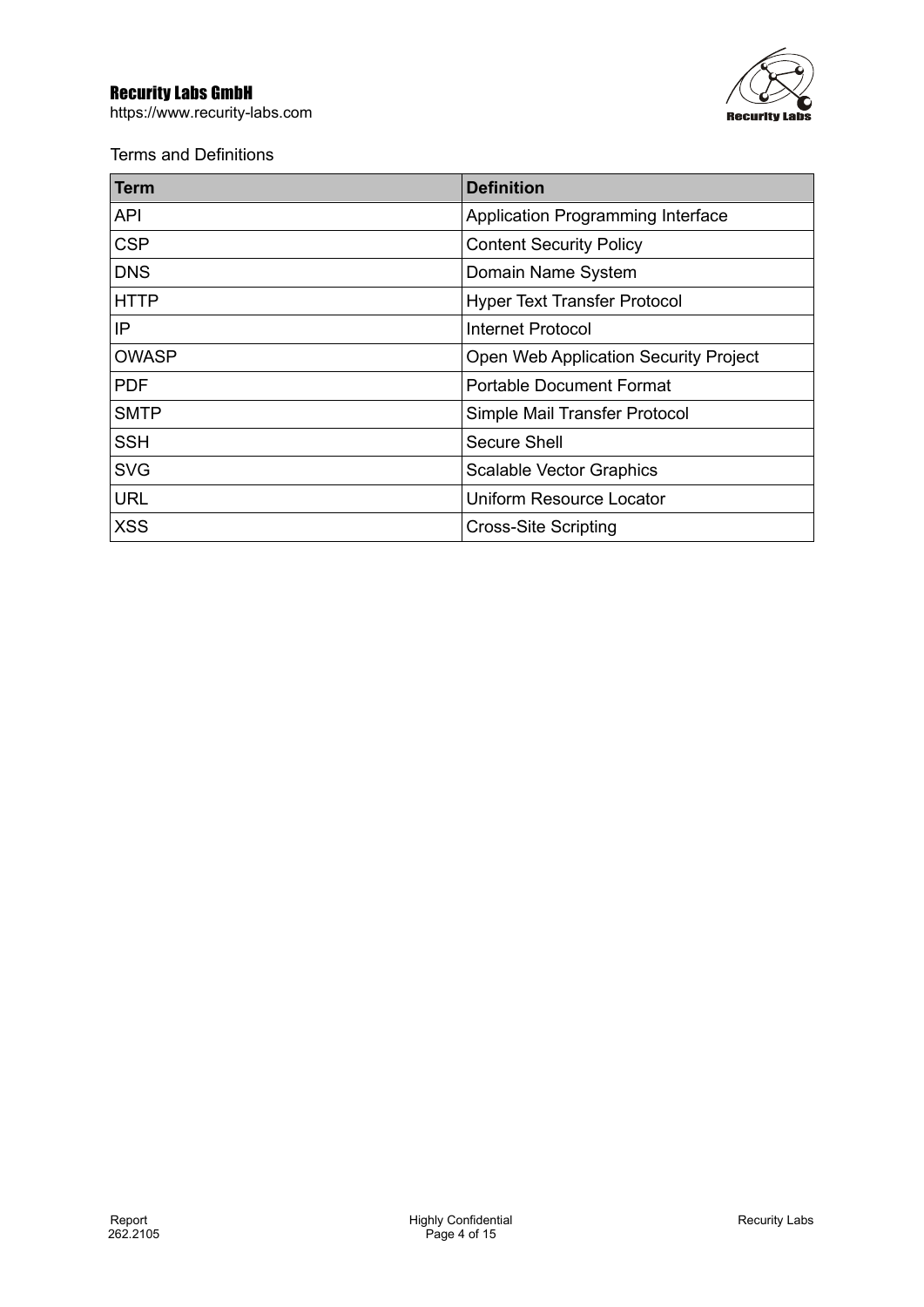

# <span id="page-4-1"></span>1 Executive Summary

Recurity Labs was contacted the human-rights supporting NGO HURIDOCS<sup>[1](#page-4-2)</sup>, requesting assistance with a security evaluation of their open-source tool Uwazi.io<sup>[2](#page-4-3)[,3](#page-4-4)</sup>. HURIDOCS is a Geneva-based NGO that helps human rights groups gather, organise and use information to create positive change in the world.

In order to facilitate the assessment, Recurity Labs was granted access to an environment with multiple tenants and users with different access levels as well as SSH access to the relevant server instances. Static analysis was performed of the Node.js source code, as well as both automated and manual testing of the Web application. In addition, log analysis has been performed through SSH access to the server. Attention has been paid to information leakage between tenants and user-levels as well as general application security testing according to OWASP Top Ten and SANS Top 25 security issues.

In general, the application was found to have a high-level of security.

Some minor issues have been observed, as documented in chapter [3](#page-7-2) and some items may warrant further analysis. Included here as an informal note, the administration user logs available to high privileged users will occasionally become unusable, however, it is not clear whether this is due to an "overload of information" or a potentially more serious vulnerability. Further analyses is warranted.

# <span id="page-4-0"></span>1.1 Table of Findings

The following table summarizes the findings Recurity Labs made during the assessment. The individual results were evaluated according to CVSSv3.1<sup>[4](#page-4-5)</sup> on request by HURIDOCS. The CVSSv3.1 vector used for the calculation can be found in section *Overview* of the respective finding(s), detailed in the sub-chapters of section [3](#page-7-2) of this document.

| Id         | <b>Description</b>                          | <b>Chapter</b> | <b>CVSS</b> |
|------------|---------------------------------------------|----------------|-------------|
| 262.2105.1 | <b>Reflected Cross-Site Scripting</b>       | 3.1            | 6.5         |
| 262.2105.2 | <b>Reflected Cross-Site Scripting</b>       | 3.2            | 5.4         |
| 262.2105.3 | <b>Information Leakage</b>                  | 3.3            | 5.3         |
| 262.2105.4 | <b>General External Service Interaction</b> | 3.4            | 4.3         |
| 262.2105.5 | Limited Server-Side Request Forgery         | 3.5            | 6.5         |

<span id="page-4-2"></span>1 https://huridocs.org/

<span id="page-4-3"></span>2 https://huridocs.org/technology/uwazi/

<span id="page-4-5"></span><span id="page-4-4"></span>3 https://github.com/huridocs/uwazi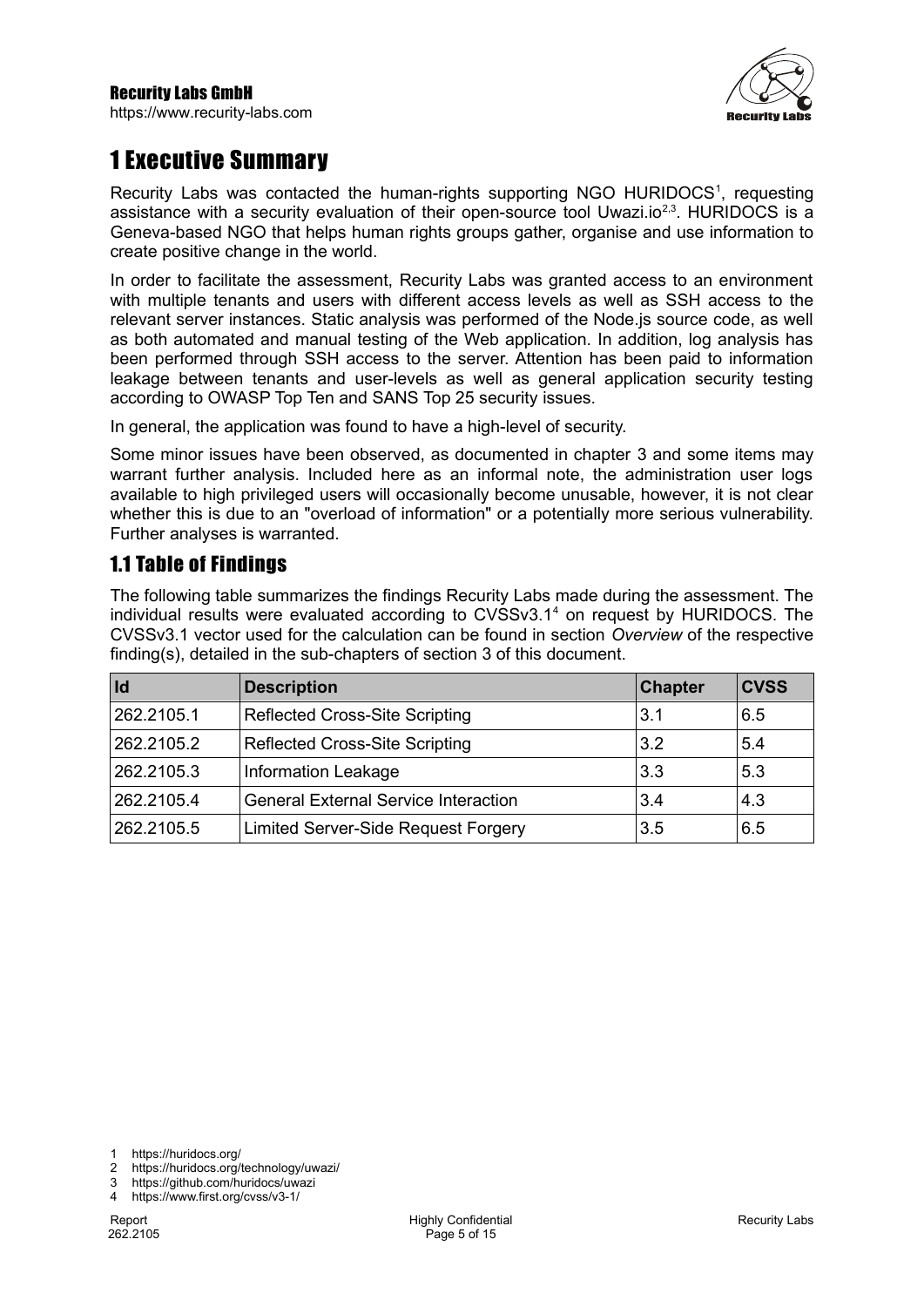https://www.recurity-labs.com



# <span id="page-5-3"></span>2 Project Background

Recurity Labs was contacted by the human-rights supporting NGO HURIDOCS<sup>[5](#page-5-4)</sup>, requesting assistance with a security evaluation of their open-source tool Uwazi.io $^{6,7}$  $^{6,7}$  $^{6,7}$  $^{6,7}$ .

## <span id="page-5-2"></span>2.1 Team and Time

The assessment was conducted by Johan Rydberg Möller of Recurity Labs between June 07th to June 15th in 2021 with an invested effort of 7 person-days.

## <span id="page-5-1"></span>2.2 Analyzed System

The application reviewed resided at https://cejil-pen.uwazi.io with an additional tenant at https://upr-pen.uwazi.io, both hosted on a server located at 213.108.108.52.

### <span id="page-5-0"></span>2.3 Procedures

The APIs in-scope have been assessed for common API-related issues and weaknesses. The assessment covered areas including, but not limited to, the *OWASP API Security Top 10*[8](#page-5-7) risks:

- Broken object level authorization
- Broken authentication
- Excessive data exposure
- Lack of resources and rate limiting
- Broken function level authorization
- Mass assignment
- Security misconfiguration
- Injection
- Improper assets management
- Insufficient logging and monitoring

With regards to the Web application, manual and automated testing has been performed, and framework-specific vulnerabilities (node.js) have been taken into account.

Review steps included:

- The open API documentation at https://uwazi.readthedocs.io/ has been reviewed, as well as the Swagger UI located on the application itself at https://cejil-pen.uwazi.io/api/.
- Log file review has been performed, including those of nginx, elasticsearch, mongodb and general daemon and syslogs, in order to understand how the user interacts with the application(s) and on which levels errors (may) occur. Most errors can be found in the daemon log file under /var/logs. It was found that logging is correctly performed and should provide an incident response team with plenty of useful information in case of a breach.
- Testing for information leakage between users of different access levels and between different tenants has been performed, including manipulating host headers in order to attempt to access resources shared between tenants hosted on the same server, however, no such issues have been found in the time frame of the present assessment.

<span id="page-5-4"></span><sup>5</sup> https://huridocs.org/

<span id="page-5-5"></span><sup>6</sup> https://huridocs.org/technology/uwazi/

<span id="page-5-6"></span>https://github.com/huridocs/uwazi

<span id="page-5-7"></span><sup>8</sup> https://apisecurity.io/encyclopedia/content/owasp/owasp-api-security-top-10.htm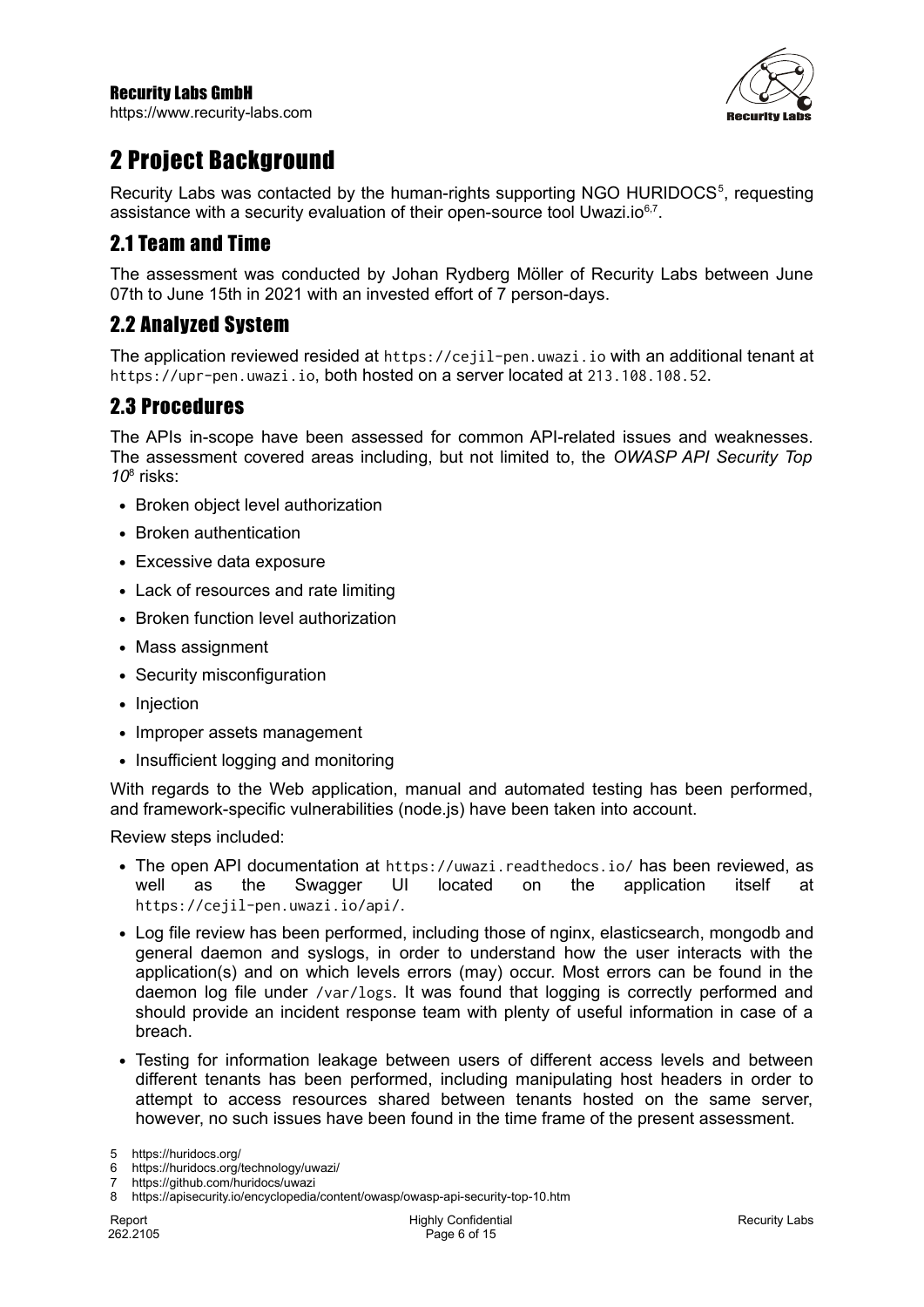



- Thorough review has been performed with regards to file handling and uploading, especially focusing on breaking-out of the intended file directories on the server. Malicious file uploads have also been attempted, including specifically crafted malicious PDF, ESP and SVG files, but no vulnerabilities have been identified.
- The current branch of the repository used for testing has been statically analyzed using the open source tool nodejsscan<sup>[9](#page-6-0)</sup>, and any issues raised by the tool was followed-up but deemed to be false positives. However, as a general recommendation, Recurity Labs strongly recommends implementing tools, such as nodejsscan or snyk.io in the build process in order to catch any outdated npm packages or find potential vulnerabilities in the node.js code before being pushed to production.

<span id="page-6-0"></span><sup>9</sup> https://github.com/ajinabraham/nodejsscan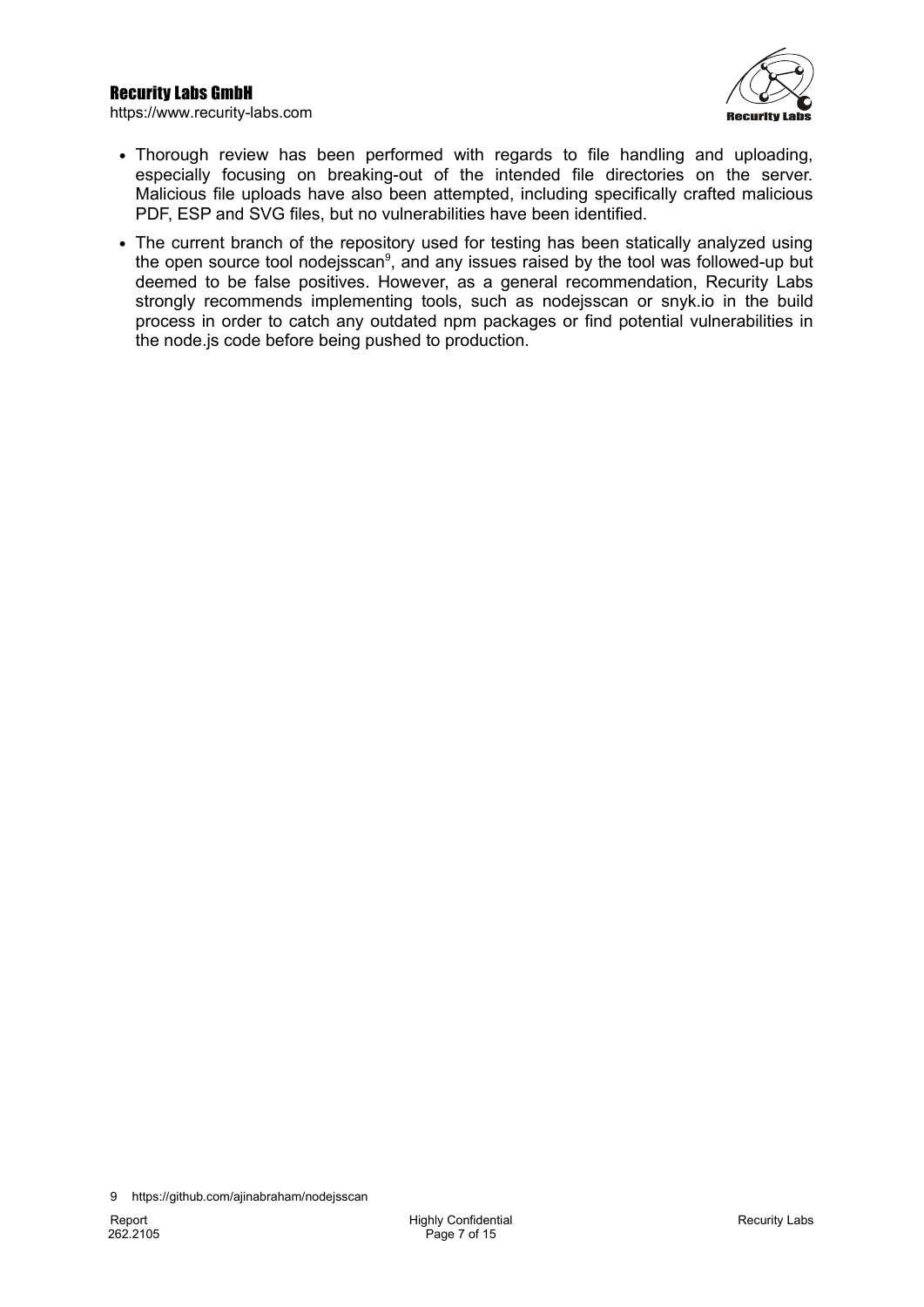https://www.recurity-labs.com



# <span id="page-7-1"></span>3 Findings in Detail

<span id="page-7-2"></span>This section provides technical details on the findings made during this security assessment. Each finding is described and rated according to the following criteria: vulnerability type, CVSSv3.1 base score and CVSSv3.1 vector.

### <span id="page-7-0"></span>3.1 Reflected Cross-Site Scripting

#### **Overview**

| Id                  | 262.2105.1                                   |
|---------------------|----------------------------------------------|
| <b>Type</b>         | Code                                         |
| <b>CVSS Score</b>   | 6.5                                          |
| <b>CVSS Metrics</b> | CVSS:3.1/AV:N/AC:L/PR:N/UI:N/S:U/C:L/I:L/A:N |
| Location            | Uwazi API                                    |

#### **Details**

During testing, it was discovered that values passed through an arbitrary URL parameter applied to a custom page on an uwazi.io application, such as the "Judge and/or/ Commissioners" page located cejil-pen.uwazi.io/en/page/59hhexlzlpthf8gi8gerd4pldi, will be rendered in the DOM without any output encoding, resulting in a reflected Cross-Site Scripting.

Reflected Cross-Site Scripting vulnerabilities arise when data is copied from a request and echoed into the application's immediate response in an unsafe way. An attacker can use the vulnerability to construct a request that, if issued by another application user, will cause JavaScript code supplied by the attacker to execute within the user's browser in the context of that user's session within the application.

This issue can be demonstrated by visiting the following URL:

```
https://cejil-pen.uwazi.io/en/page/59hhexlzlpthf8gi8gerd4pldi?zzz%3Cscript
%3Ealert(document.cookie)%3C%2fscript%3E=z
```
#### **Reproduction Steps**

In a browser, visit the URL mentioned above and observe the alert box containing the cookies accessible to JavaScript on this domain.

#### **Recommendation**

It is recommended to never directly echo user-controllable data into application responses.

A multi-tiered approach is recommended when dealing with Cross-Site Scripting vulnerabilities. A Content Security Policy (CSP) can be set to disallow inline JavaScript for example, but if this is not possible, it is recommended to perform proper output encoding on any user-controllable data before including it in the application's response.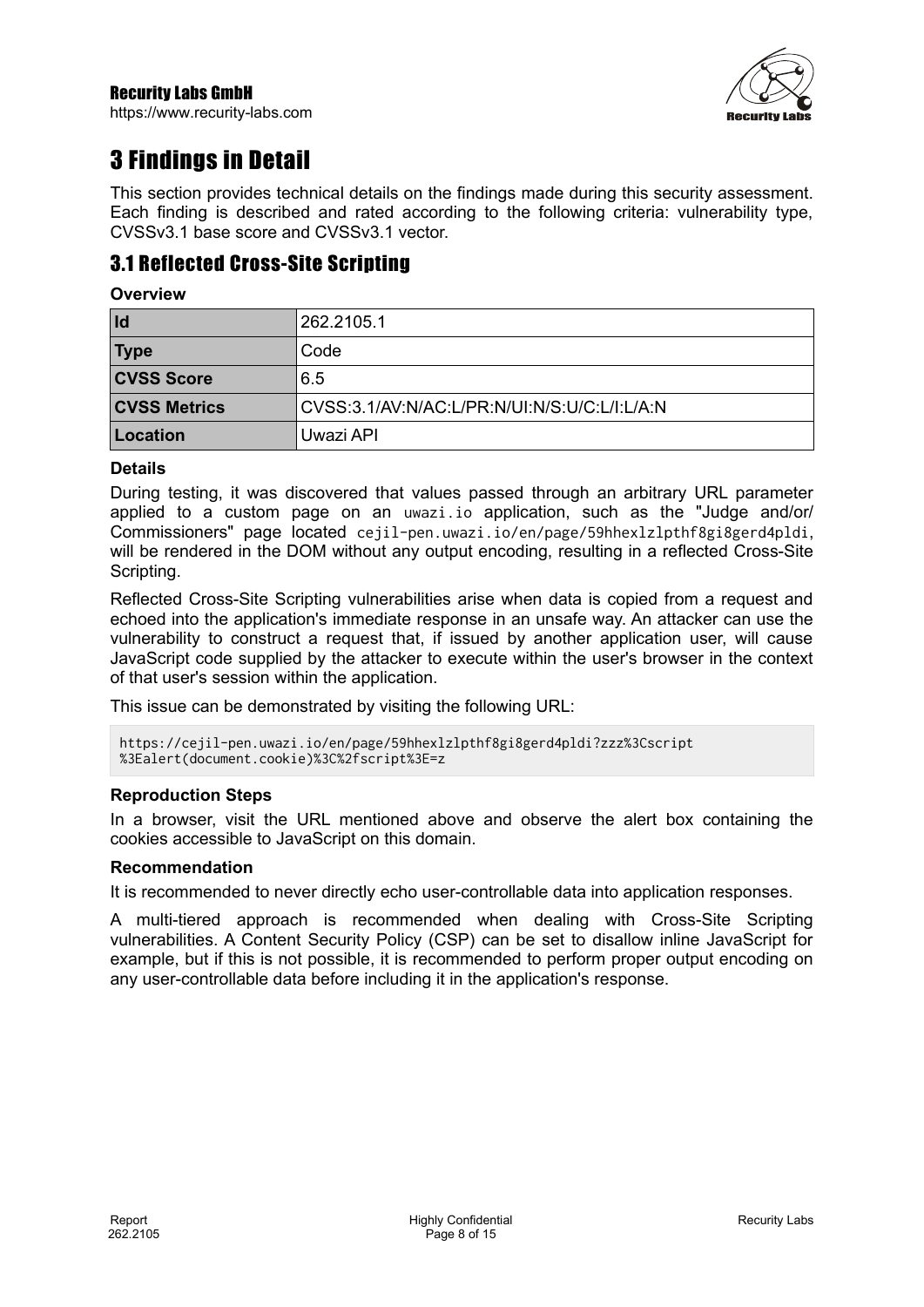

# <span id="page-8-0"></span>3.2 Reflected Cross-Site Scripting

#### **Overview**

| Id                  | 262.2105.2                                   |
|---------------------|----------------------------------------------|
| <b>Type</b>         | Code                                         |
| <b>CVSS Score</b>   | 5.4                                          |
| <b>CVSS Metrics</b> | CVSS:3.1/AV:N/AC:L/PR:L/UI:N/S:U/C:L/I:L/A:N |
| Location            | Uwazi API                                    |

#### **Details**

During testing, it was discovered that values passed through an arbitrary URL parameter applied to the administration settings on an uwazi.io application under the /settings/pages URL will be rendered in the DOM without any output encoding, resulting in a reflected Cross-Site Scripting.

Reflected Cross-Site Scripting vulnerabilities arise when data is copied from a request and echoed into the application's immediate response in an unsafe way. An attacker can use the vulnerability to construct a request that, if issued by another application user, will cause JavaScript code supplied by the attacker to execute within the user's browser in the context of that user's session within the application.

This issue can be demonstrated by visiting the following URL:

```
https://cejil-pen.uwazi.io/en/settings/pages?zzz%3Cscript%3Ealert(document.cookie)%3C
%2fscript%3Ez=1
```
#### **Reproduction Steps**

In a browser, visit the URL mentioned above and observe the alert box containing the cookies accessible to JavaScript on this domain.

#### **Recommendation**

It is recommended to never directly echo user-controllable data into application responses.

A multi-tiered approach is recommended when dealing with Cross-Site Scripting vulnerabilities. A Content Security Policy (CSP) can be set to disallow inline JavaScript for example, but if this is not possible, it is recommended to perform proper output encoding on any user-controllable data before including it in the application's response.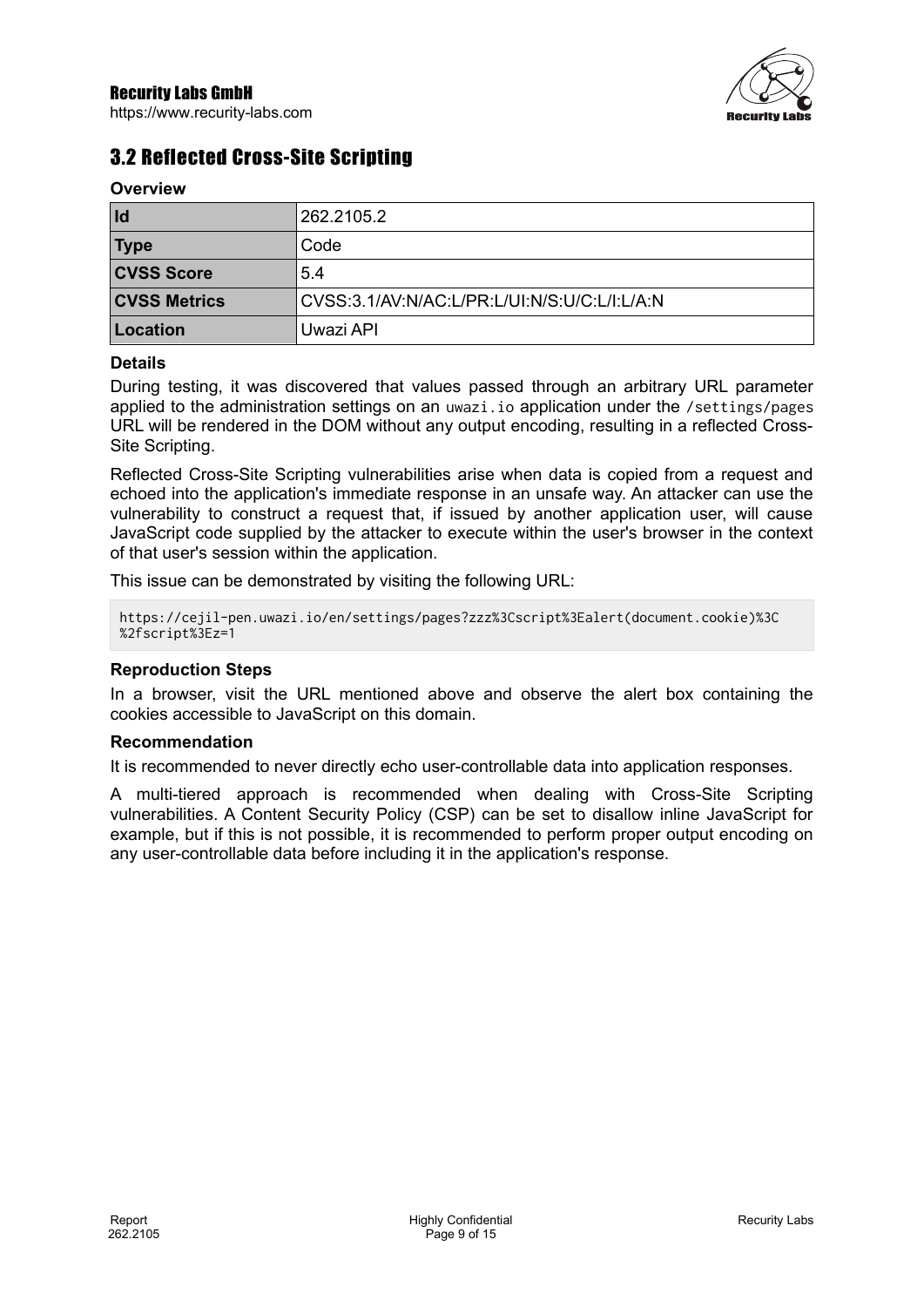https://www.recurity-labs.com



## <span id="page-9-0"></span>3.3 Information Leakage

#### **Overview**

| Id                  | 262.2105.3                                   |
|---------------------|----------------------------------------------|
| <b>Type</b>         | <sup>l</sup> Configuration                   |
| <b>CVSS Score</b>   | 5.3                                          |
| <b>CVSS Metrics</b> | CVSS:3.1/AV:N/AC:L/PR:N/UI:N/S:U/C:L/I:N/A:N |
| Location            | Uwazi.io API                                 |

#### **Details**

During testing, it was discovered that the application will echo detailed information from the Node.JS server when an error is provoked. This type of information can be invaluable to an attacker as it can aid them in mapping the node.JS packages in use and how to further their attacks.

For example, see the following request, where a user attempts to reach an asset, which does not exist:

Request:

```
GET /assets/..s HTTP/1.1
Host: cejil-pen.uwazi.io
User-Agent: Mozilla/5.0 (Macintosh; Intel Mac OS X 10.15; rv:89.0) Gecko/20100101 
Firefox/89.0
Accept: text/html,application/xhtml+xml,application/xml;q=0.9,image/webp,*/*;q=0.8
Accept-Language: en-GB,en;q=0.5
Accept-Encoding: gzip, deflate
Upgrade-Insecure-Requests: 1
Te: trailers
Connection: close
```
#### Response:

```
HTTP/1.1 500 Internal Server Error
Server: nginx
Date: Wed, 16 Jun 2021 13:40:05 GMT
Content-Type: application/json; charset=utf-8
Connection: close
X-DNS-Prefetch-Control: off
X-Frame-Options: SAMEORIGIN
Strict-Transport-Security: max-age=15552000; includeSubDomains
X-Download-Options: noopen
X-Content-Type-Options: nosniff
X-XSS-Protection: 1; mode=block
ETag: W/"4f9-a4d3+E837WvpFhmBeoqiPqrEc5o"
Vary: Accept-Encoding
Content-Length: 1273
{"error":"NotFoundError: Not Found\n at SendStream.error (/opt/uwazi/cores/core-
1.31.0-rc2/node_modules/send/index.js:270:31)\n at SendStream.pip<br>core-1.31.0-rc2/node_modules/send/index.js:584:14)\n at sendfile
core-1.31.0-rc2/node_modules/send/index.js:584:14)\n
(/opt/uwazi/cores/core-1.31.0-rc2/node_modules/express/lib/response.js:1103:8)\n at 
ServerResponse.sendFile 
(/opt/uwazi/cores/core-1.31.0-rc2/node_modules/express/lib/response.js:433:3)\n at 
/opt/uwazi/cores/core-1.31.0-rc2/app/api/utils/staticFilesMiddleware.js:15:7\n at 
runMicrotasks (<anonymous>)\n at processTicksAndRejections
(internal/process/task_queues.js:93:5)","prettyMessage":"\nurl: /assets/..s\
nNotFoundError: Not Found\n
(/opt/uwazi/cores/core-1.31.0-rc2/node_modules/send/index.js:270:31)\n at
```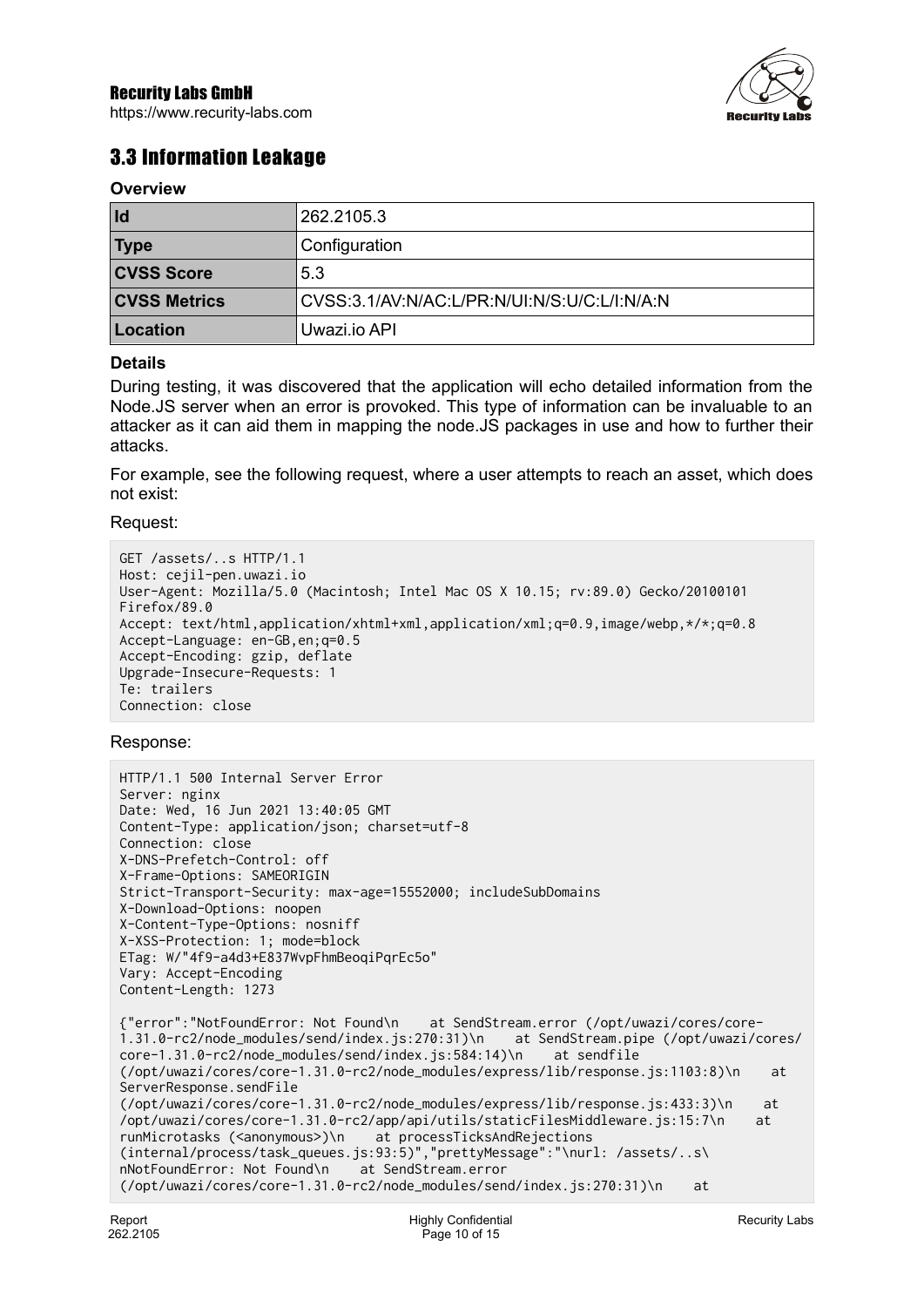

```
SendStream.pipe (/opt/uwazi/cores/core-1.31.0-rc2/node_modules/send/index.js:584:14)\n 
at sendfile 
(/opt/uwazi/cores/core-1.31.0-rc2/node_modules/express/lib/response.js:1103:8)\n at 
ServerResponse.sendFile 
(/opt/uwazi/cores/core-1.31.0-rc2/node_modules/express/lib/response.js:433:3)\n at 
/opt/uwazi/cores/core-1.31.0-rc2/app/api/utils/staticFilesMiddleware.js:15:7\n at 
runMicrotasks (<anonymous>)\n at processTicksAndRejections 
(internal/process/task_queues.js:93:5)"}
```
### **Reproduction Steps**

Visit the URL /assets/..s or provoke any other error throughout the application.

#### **Recommendation**

It is recommended never to reveal detailed information about application errors. Instead, the application should be configured to display a generic error message, which does not provide an attacker any additional information about the inner workings of the application or server.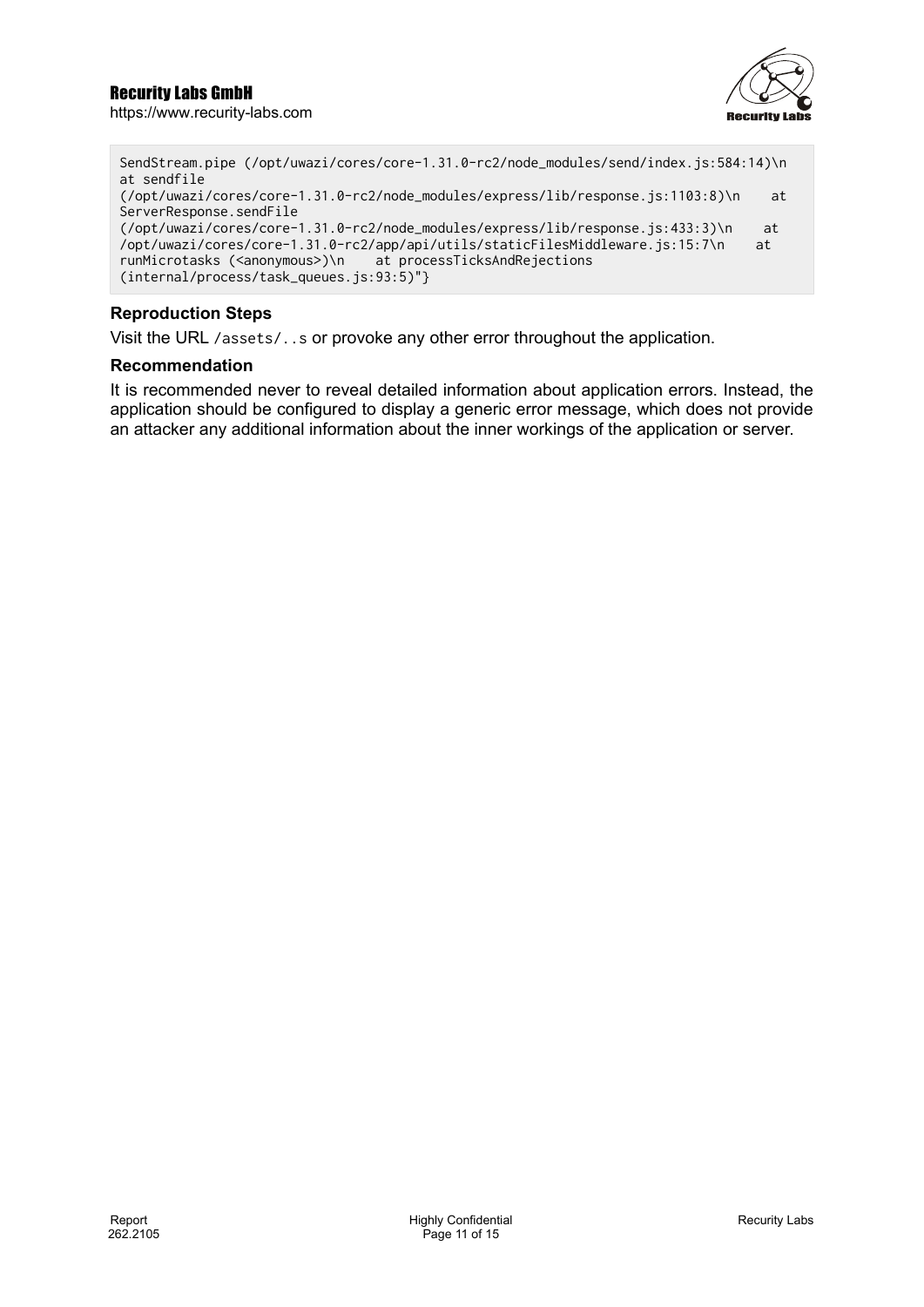

# <span id="page-11-0"></span>3.4 General External Service Interaction

| <b>OVERVIEW</b>     |                                              |
|---------------------|----------------------------------------------|
| Id                  | 262.2105.4                                   |
| <b>Type</b>         | Observation                                  |
| <b>CVSS Score</b>   | 4.3                                          |
| <b>CVSS Metrics</b> | CVSS:3.1/AV:N/AC:L/PR:L/UI:N/S:U/C:L/I:N/A:N |
| Location            | Uwazi.jo API                                 |

#### **Details**

**Overview**

External service interaction arises when it is possible to induce an application to interact with an arbitrary external service, such as a Web server. The ability to trigger arbitrary external service interactions does not constitute a vulnerability in its own right, and in some cases might even be the intended behavior of the application. However, in many cases, it can indicate a vulnerability with serious consequences.

During testing it was discovered that multiple endpoints can be induced to perform external interactions with attacker-controlled systems. These include the time and before parameters of the /api/activitylog endpoint, the \_id, language, sharedId and title parameters of the /api/documents endpoint, the filters and types parameter of the /api/export endpoint, the originalname and url parameter of the /api/files endpoint and the \_id parameter of the /api/settings endpoint.

#### **Reproduction Steps**

To reproduce this issue, exemplary, please visit the following URL and view the access logs of the server under control:

https://cejil-pen.uwazi.io/api/activitylog?before=http%3a%2f%2fserver-you-control.com/

When reviewing the logs, notice the HTTP request originating from the IP 213.108.110.68 with the User-Agent Go-http-client/1.1.

#### **Recommendation**

The purpose and intended use of the relevant application functionality should be reviewed and it should be determined whether the ability to trigger arbitrary external service interactions is the intended behavior. For most of these parameters, this seems highly unlikely.

In order to remediate this issue, corrective measures might include blocking network access from the application server to external systems, and reviewing the Node.JS settings, which are likely the culprit in this particular case.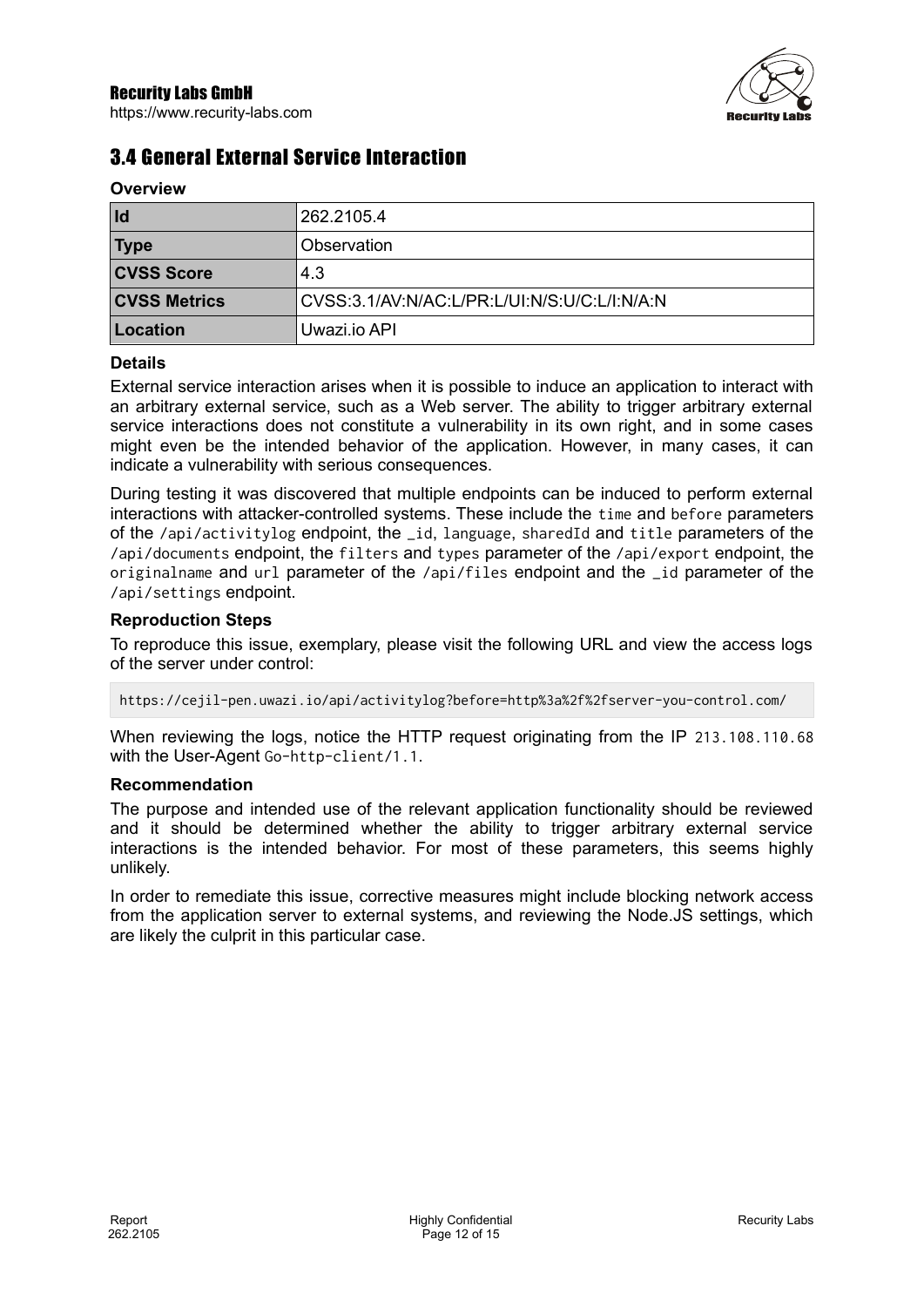

# <span id="page-12-0"></span>3.5 Limited Server-Side Request Forgery

| $V$ v v i v i v i v i v |                                              |
|-------------------------|----------------------------------------------|
| Id                      | 262.2105.5                                   |
| <b>Type</b>             | Code                                         |
| <b>CVSS Score</b>       | 6.5                                          |
| <b>CVSS Metrics</b>     | CVSS:3.1/AV:N/AC:L/PR:L/UI:N/S:U/C:H/I:N/A:N |
| Location                | Uwazi.jo API                                 |

#### **Details**

**Overview**

During testing, it was discovered that the /api/files endpoint consumes a parameter called url, which allows for limited *Server-Side Request Forgery* (SSRF). By supplying an internal IP as the value of the url parameter, it is possible to deduce, which ports are open on the local host. By submitting suitable payloads, an attacker can cause the application server to attack other systems it can interact with. This may include public third-party systems, internal systems within the same organization, or services available on the local loopback adapter of the application server itself. Depending on the network architecture, this may expose highly vulnerable internal services, which are otherwise not accessible to external attackers.

During testing, only internal port scanning was achieved, and can be demonstrated by reviewing the following requests and responses, indicating open and closed ports.

In the following request, localhost and port 80 are specified:

```
POST /api/files HTTP/1.1
Host: cejil-pen.uwazi.io
Cookie: _pk_id.4.bebf=f2c502a8e5316116.1623061633.; locale=en; 
_ga=GA1.2.63512233.1623061638; connect.sid=s%3AhbbKrbthkWm01uV_9UcmdidPn3ND-
TDE.PqSiBO3ZDExIHCuE9ESq12T46OwmNvPo9NLGPEXQXS0; _gid=GA1.2.1582022935.1623664437; 
_pk_ses.4.bebf=1; _gat_gtag_UA_104613748_1=1
User-Agent: Mozilla/5.0 (Macintosh; Intel Mac OS X 10.15; rv:89.0) Gecko/20100101 
Firefox/89.0
Accept: application/json
Accept-Language: en-GB,en;q=0.5
Referer: https://cejil-pen.uwazi.io/en/entity/d16l03la48?
file=1620671561767kud2pdtu04.pdf&page=1
Content-Type: application/json
X-Requested-With: XMLHttpRequest
Content-Language: en
Origin: https://cejil-pen.uwazi.io
Te: trailers
Content-Length: 93
{"originalname":"test","url":"http://127.0.0.1:80","entity":"d16l03la48","type":"attachm
ent"}
```
The following response is received:

```
HTTP/1.1 200 OK
Server: nginx
Date: Wed, 16 Jun 2021 14:16:16 GMT
Content-Type: application/json; charset=utf-8
Content-Length: 186
Connection: keep-alive
X-DNS-Prefetch-Control: off
X-Frame-Options: SAMEORIGIN
Strict-Transport-Security: max-age=15552000; includeSubDomains
X-Download-Options: noopen
```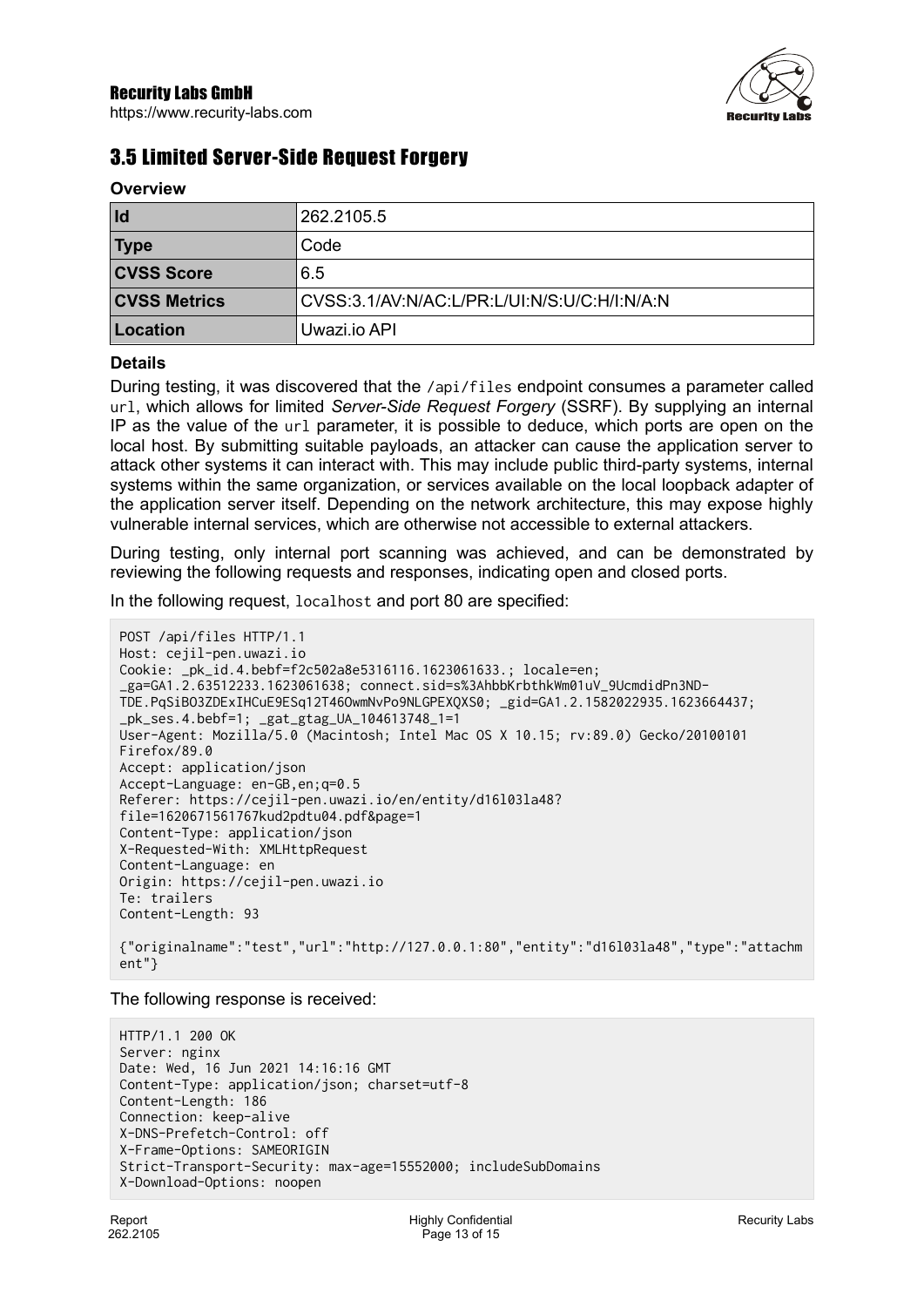

X-Content-Type-Options: nosniff X-XSS-Protection: 1; mode=block ETag: W/"ba-sacGwzQKVFKbenfsXR53EttwIoA" Vary: Accept-Encoding Strict-Transport-Security: max-age=15768000 {"\_id":"60ca07b0ecb3e374de5c390b","originalname":"test","url":"http:// 127.0.0.1:80","entity":"d16l03la48","type":"attachment","mimetype":"text/ html","creationDate":1623852976178,"\_\_v":0}

If, however, another port is specified, which is not reachable from the outside, such as the SMTP port 25, the following response is received:

```
HTTP/1.1 500 Internal Server Error
Server: nginx
Date: Wed, 16 Jun 2021 14:19:37 GMT
Content-Type: application/json; charset=utf-8
Content-Length: 1423
Connection: keep-alive
X-DNS-Prefetch-Control: off
X-Frame-Options: SAMEORIGIN
Strict-Transport-Security: max-age=15552000; includeSubDomains
X-Download-Options: noopen
X-Content-Type-Options: nosniff
X-XSS-Protection: 1; mode=block
ETag: W/"58f-+hfIR9ubkubOSn/eL1yV7808FQA"
Vary: Accept-Encoding
{"error":"FetchError: request to http://127.0.0.1:25 failed, reason: Parse Error: 
Expected HTTP/\n at ClientRequest.<anonymous>
(/opt/uwazi/cores/core-1.31.0-rc2/node_modules/node-fetch/index.js:133:11)\n at 
ClientRequest.emit (events.js:314:20)\n at Socket.socketOnData
(_http_client.js:516:9)\n at Socket.emit (events.js:314:20)\n at addChunk 
(_stream_readable.js:303:12)\n at readableAddChunk (_stream_readable.js:279:9)\n 
at Socket.Readable.push (_stream_readable.js:218:10)\n at TCP.onStreamRead (internal/
stream_base_commons.js:188:23)\n at TCP.callbackTrampoline 
(internal/async_hooks.js:129:14)","prettyMessage":"\nurl: /api/files\nbody: {\
n \"originalname\": \"test\",\n \"url\": \"http://127.0.0.1:25\",\
n \"entity\": \"d16l03la48\",\n \"type\": \"attachment\"\n}\nFetchError: request to 
http://127.0.0.1:25 failed, reason: Parse Error: Expected HTTP/\n at 
ClientRequest.<anonymous>
(/opt/uwazi/cores/core-1.31.0-rc2/node_modules/node-fetch/index.js:133:11)\n at 
ClientRequest.emit (events.js:314:20)\n at Socket.socketOnData 
(_http_client.js:516:9)\n at Socket.emit (events.js:314:20)\n at addChunk 
(_stream_readable.js:303:12)\n at readableAddChunk (_stream_readable.js:279:9)\n 
at Socket.Readable.push (_stream_readable.js:218:10)\n
stream_base_commons.js:188:23)\n at TCP.callbackTrampoline 
(internal/async_hooks.js:129:14)"}]
```
This indicates that the port is open, but that there is a parse error in the Node module parsing the request. If, however, a request is sent to a port which is not open, such as 123 for example, the following response is received:

```
{"error":"FetchError: request to http://127.0.0.1:123 failed, reason: connect 
ECONNREFUSED 127.0.0.1:123\n at ClientRequest.<anonymous> (/opt/uwazi/cores/core-
1.31.0-rc2/node_modules/node-fetch/index.js:133:11)\n at ClientRequest.emit 
(events.js:314:20)\n at Socket.socketErrorListener (_http_client.js:469:9)\n at 
Socket.emit (events.js:314:20)\n at emitErrorNT (internal/streams/destroy.js:100:8)\n
at emitErrorCloseNT (internal/streams/destroy.js:68:3)\n at processTicksAndRejections
(internal/process/task_queues.js:80:21)","prettyMessage":"\nurl: /api/files\nbody: {\
n \"originalname\": \"test\",\n \"url\": \"http://127.0.0.1:123\",\
n \"entity\": \"d16l03la48\",\n \"type\": \"attachment\"\n}\nFetchError: request to
```